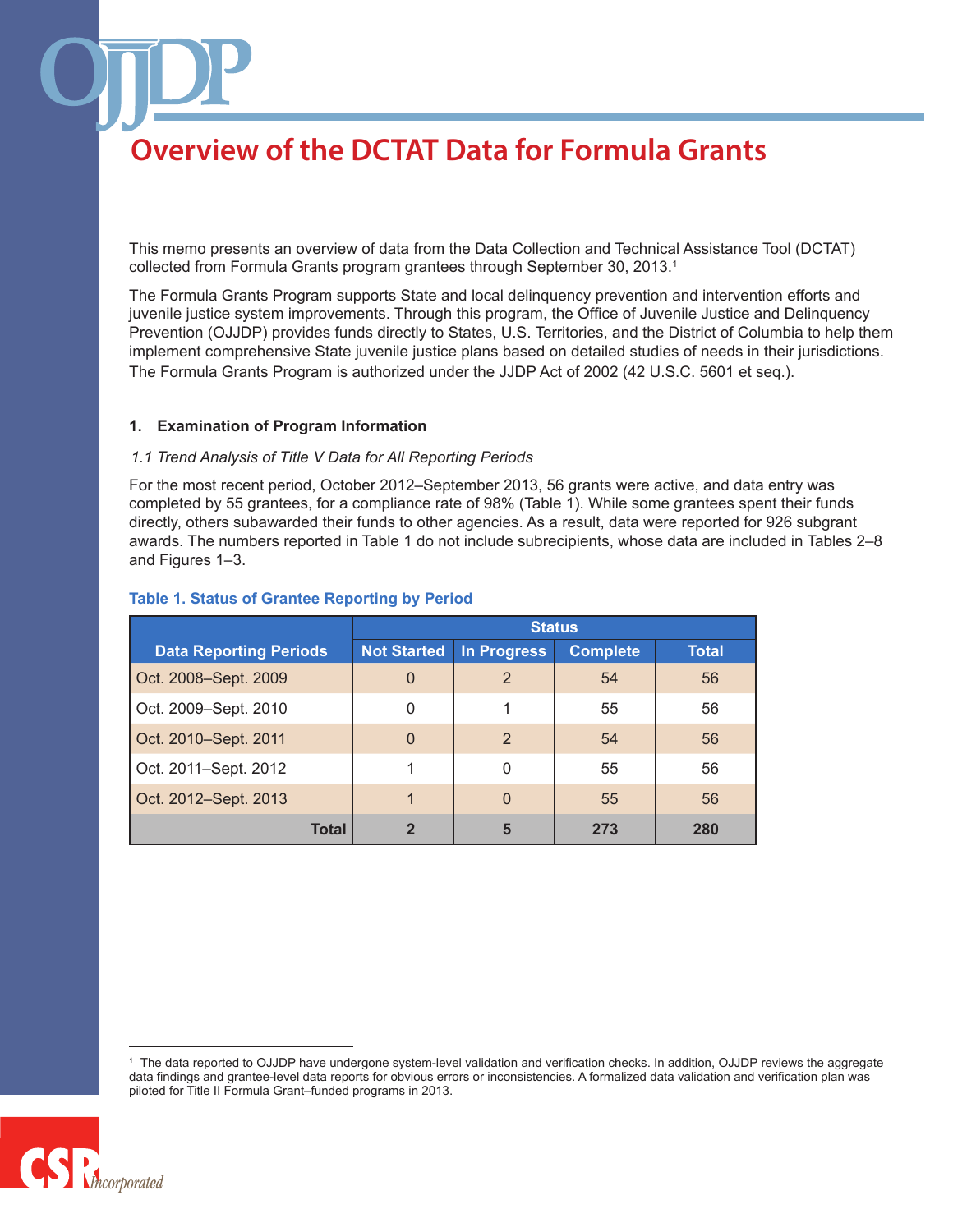The Formula Grants Program consists of 35 program areas. For the purposes of this data memo, although program areas may overlap in category, they have been condensed into three larger categories: (1) Prevention Programs; (2) Intervention Programs; and (3) System Improvement. Table 2 presents a breakdown of the program areas by their respective categories.

### **Table 2. Purpose Areas Organized by Categories of Services**

| <b>Prevention Programs</b>                                                         | <b>Intervention Programs</b>                                                         | <b>System Improvement</b>                            |
|------------------------------------------------------------------------------------|--------------------------------------------------------------------------------------|------------------------------------------------------|
| <b>Child Abuse and Neglect</b>                                                     | <b>Aftercare/Reentry</b>                                                             | <b>Community Assessment</b>                          |
| Children of Incarcerated<br>Parents                                                | <b>Alternatives to Detention</b>                                                     | <b>Compliance Monitoring (State</b><br>Level)        |
| <b>Delinquency Prevention</b>                                                      | <b>Court Services</b>                                                                | Juvenile Justice System<br>Improvement               |
| <b>Disproportionate Minority</b><br><b>Contact (State and Subgrantee</b><br>Level) | Deinstitutionalization of<br><b>Status Offenders (State and</b><br>Subgrantee Level) | State Advisory Group (SAG)<br>Allocation             |
| Gangs                                                                              | <b>Diversion</b>                                                                     | <b>Youth Courts</b>                                  |
| <b>Job Training</b>                                                                | <b>Gender-Specific Services</b>                                                      | <b>Strategic Community Action</b><br>Planning (SCAP) |
| Mentoring                                                                          | <b>Graduated Sanctions</b>                                                           |                                                      |
| <b>Native American Programs</b>                                                    | <b>Gun Programs</b>                                                                  |                                                      |
| Rural Area Juvenile Programs                                                       | <b>Hate Crimes</b>                                                                   |                                                      |
| <b>School Programs</b>                                                             | Jail Removal (State and<br>Subgrantee Level)                                         |                                                      |
| <b>Youth Advocacy</b>                                                              | <b>Mental Health Services</b>                                                        |                                                      |
|                                                                                    | Probation                                                                            |                                                      |
|                                                                                    | <b>Restitution/Community Service</b>                                                 |                                                      |
|                                                                                    | Separation of Juveniles from Adult<br>Inmates (State and Subgrantee<br>Level)        |                                                      |
|                                                                                    | <b>Serious Crime</b>                                                                 |                                                      |
|                                                                                    | <b>Sex Offender Programs</b>                                                         |                                                      |
|                                                                                    | <b>Substance Abuse</b>                                                               |                                                      |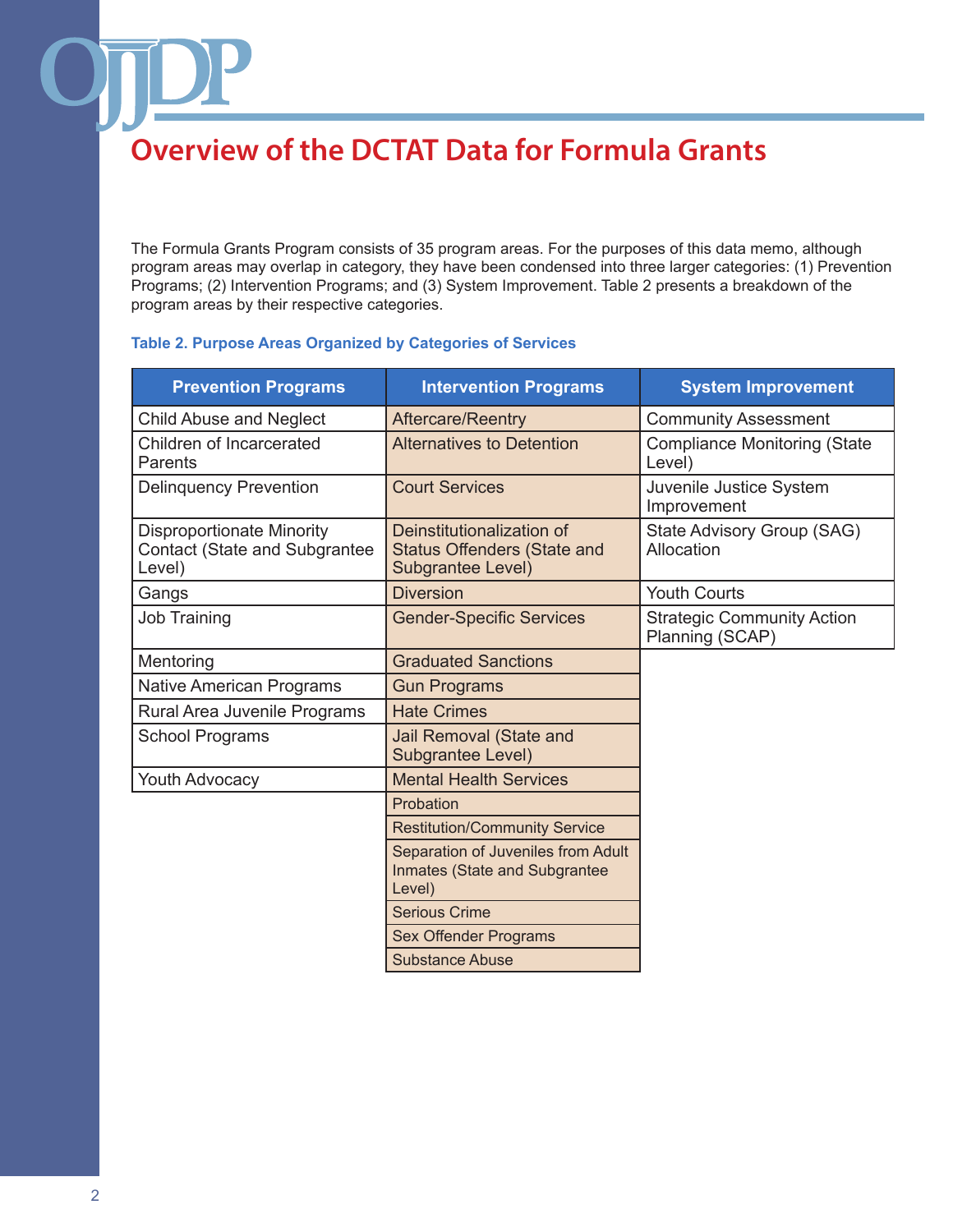Over the five reporting periods, the numbers of grantees reporting data on program areas has varied. From October 2012 to September 2013, the largest number of grantees provided data under the Prevention Programs subcategory, followed by Intervention Programs and System Improvement. However, the number of grantees reporting data has steadily decreased since the earliest reporting period (October 2008 to September 2009) for all program areas falling under these categories (Figure 1).



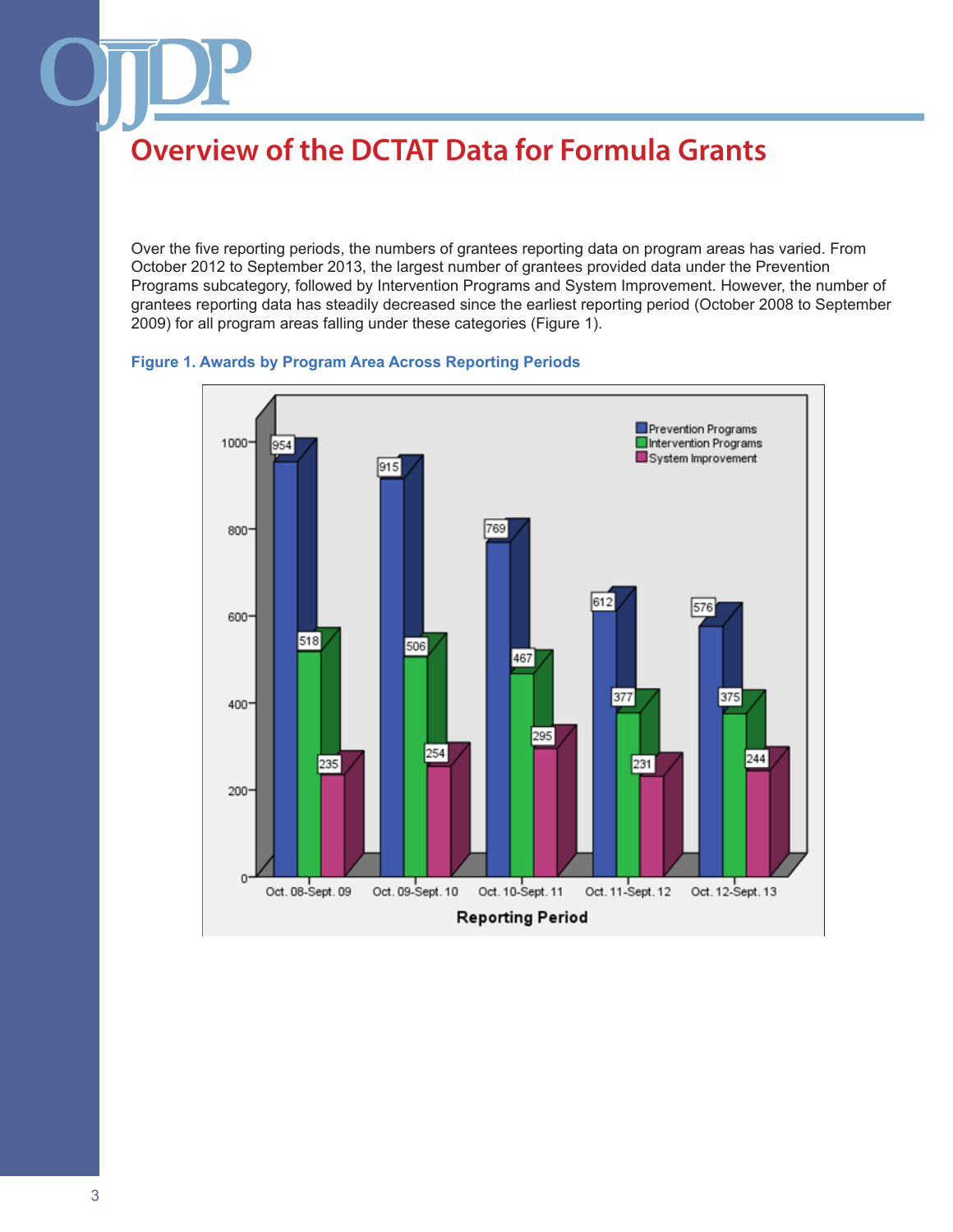Figure 2 depicts the number of subgrants by Federal Fiscal Year (FFY). From October 2012 to September 2013, the most subgrants (*n* = 326) were made from FFY 2010 funding. In the current reporting period, 19 subgrants were awarded from FFY 2013 funding. Overall, the past five reporting periods reflect a steady decline in the amount of Formula subgrants. Table 3 shows the total award amount by FFY. From October 2012 to September 2013, the largest amount of grant funding for Formula grants, \$52,798,862, came from FFY 2010. Grantees use grant funds to implement a number of prevention and intervention juvenile justice programs.



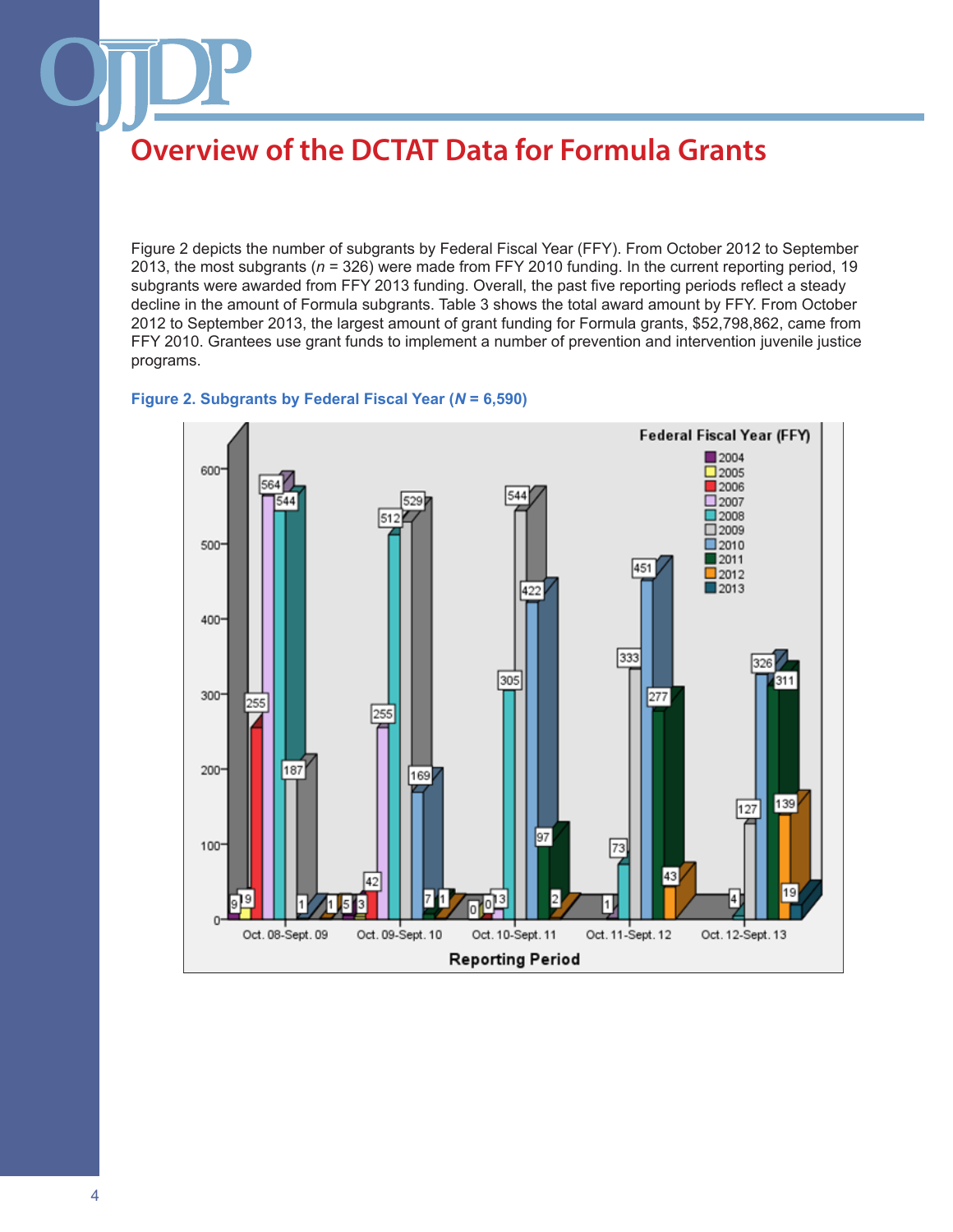|            | <b>Data Collection Period</b> |                  |                  |                  |                  |
|------------|-------------------------------|------------------|------------------|------------------|------------------|
| <b>FFY</b> | Oct. 08-Sept. 09              | Oct. 09-Sept. 10 | Oct. 10-Sept. 11 | Oct. 11-Sept. 12 | Oct. 12-Sept. 13 |
| 2004       | \$<br>990,000                 | \$<br>990,000    | \$<br>0          | \$<br>0          | \$               |
| 2005       | 12,408,631                    | 1,297,631        | 0                | 0                | O                |
| 2006       | 38,824,310                    | 18,803,000       | 0                | 0                |                  |
| 2007       | 51,510,225                    | 40,124,301       | 8,503,844        | 1,692,000        | $\cup$           |
| 2008       | 39,236,339                    | 42,207,629       | 38,278,669       | 17,781,869       | 10,400,830       |
| 2009       | 14,741,000                    | 42,089,408       | 47,740,208       | 40,466,288       | 36,333,848       |
| 2010       | 2,056,000                     | 15,948,000       | 38,230,862       | 44, 157, 862     | 52,798,862       |
| 2011       | 0                             | 4,460,374        | 10,231,741       | 23,843,807       | 49,540,174       |
| 2012       | 582,255                       | 582,255          | 1,373,204        | 2,093,204        | 28,166,825       |
| 2013       |                               | $\Omega$         | 0                |                  | 28,831,498       |

### **Table 3. Total Award Amount by Federal Fiscal Year (Dollars)**

DP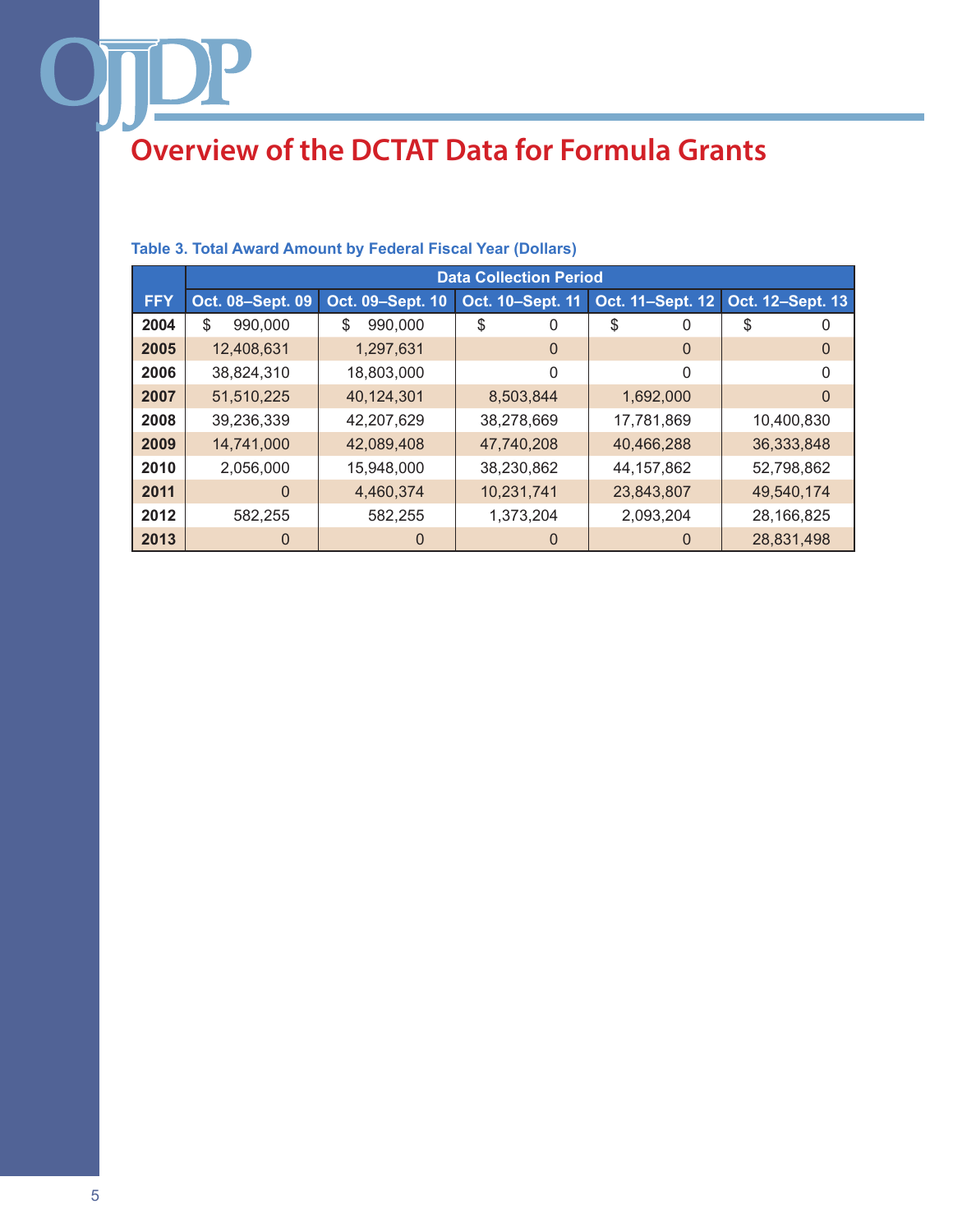### *1.2 Demographic Data for Program Participants: October 2012–September 2013*

Table 4 presents an aggregate of demographic data for the October 2012–September 2013 reporting period. More specifically, these numbers represent the population actually served by grantees through the Formula Grants Program. Targeted services include any approaches specifically designed to meet the needs of the population (e.g., gender-specific, culturally based, developmentally appropriate services).

### **Table 4. Target Population: October 2012–September 2013**

|                        | <b>Population</b>                          | <b>Grantees Serving Group</b><br><b>During Project Period</b> |
|------------------------|--------------------------------------------|---------------------------------------------------------------|
| <b>RACE/ETHNICITY</b>  | American Indian/Alaskan Native             | 261                                                           |
|                        | Asian                                      | 267                                                           |
|                        | <b>Black/African American</b>              | 559                                                           |
|                        | Hispanic or Latino (of Any Race)           | 512                                                           |
|                        | Native Hawaiian and Other Pacific Islander | 142                                                           |
|                        | Other Race                                 | 289                                                           |
|                        | White/Caucasian                            | 437                                                           |
|                        | Youth Population Not Served Directly       | 231                                                           |
| <b>JUSTICE</b>         | At-Risk Population (No Prior Offense)      | 522                                                           |
|                        | First-Time Offenders                       | 26                                                            |
|                        | <b>Repeat Offenders</b>                    | 294                                                           |
|                        | Sex Offenders                              | 86                                                            |
|                        | <b>Status Offenders</b>                    | 226                                                           |
|                        | <b>Violent Offenders</b>                   | 126                                                           |
|                        | Youth Population Not Served Directly       | 245                                                           |
| <b>GENDER</b>          | Male                                       | 649                                                           |
|                        | Female                                     | 664                                                           |
|                        | Youth Population Not Served Directly       | 234                                                           |
| <b>AGE</b>             | $0 - 10$                                   | 238                                                           |
|                        | $11 - 18$                                  | 681                                                           |
|                        | Over 18                                    | 139                                                           |
|                        | Youth Population Not Served Directly       | 234                                                           |
| <b>GEOGRAPHIC AREA</b> | Rural                                      | 372                                                           |
|                        | Suburban                                   | 306                                                           |
|                        | <b>Tribal</b>                              | 111                                                           |
|                        | Urban                                      | 387                                                           |
|                        | Youth Population Not Served Directly       | 223                                                           |
| <b>OTHER</b>           | <b>Mental Health</b>                       | 207                                                           |
|                        | <b>Substance Abuse</b>                     | 245                                                           |
|                        | Truant/Dropout                             | 294                                                           |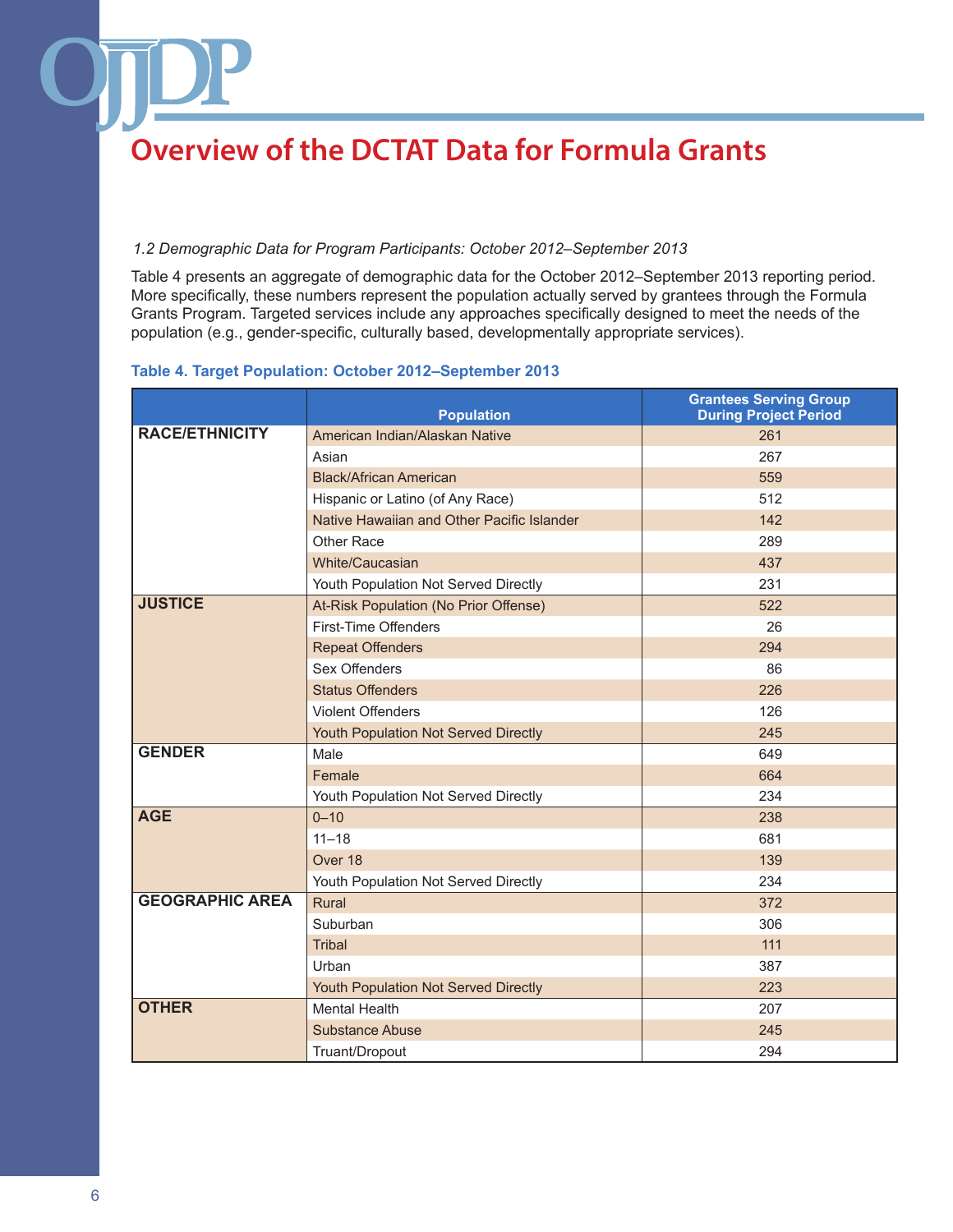### **2. Analysis of Core Measure Data: October 2012–September 2013**

#### *2.1 Analysis of Target Behaviors*

 Targeted behaviors measure a positive change in behavior among program participants. Ideally, data are collected on the number of youth who demonstrate a positive change for a targeted behavior in each reporting period. Tables 5 and 6 show a list of measures for which grantees were required to evaluate performance and track data for certain target behaviors in each program category. The tables list both short-term (Table 5) and long-term (Table 6) percentages for the specified target behavior for all program categories for October 2012 to September 2013. In all, 208,781 youth participants were served in various programs funded by Formula Grants. Of that number, approximately 83% completed the defined program requirements.

Table 5 shows that 70% of program youth exhibited a desired change in the targeted behavior in the short term.

| <b>Target Behavior</b>       | <b>Youth Receiving</b><br><b>Services for Target</b><br><b>Behavior</b> | <b>Youth with Noted</b><br><b>Behavioral Change</b> | <b>Percent of Youth with</b><br><b>Noted Behavioral</b><br>Change |
|------------------------------|-------------------------------------------------------------------------|-----------------------------------------------------|-------------------------------------------------------------------|
| Antisocial Behavior          | 26,107                                                                  | 19,946                                              | 76%                                                               |
| <b>School Attendance</b>     | 20,251                                                                  | 12,377                                              | 61                                                                |
| <b>Family Relationships</b>  | 14,071                                                                  | 11,028                                              | 78                                                                |
| <b>Substance Use</b>         | 17,208                                                                  | 11,824                                              | 69                                                                |
| Social Competence            | 3,911                                                                   | 1,941                                               | 50                                                                |
| Self-Esteem                  | 613                                                                     | 550                                                 | 90                                                                |
| Perception of Social Support | 302                                                                     | 302                                                 | 100                                                               |
| <b>Body Image</b>            | 357                                                                     | 303                                                 | 85                                                                |
| <b>GPA</b>                   | 445                                                                     | 263                                                 | 59                                                                |
| <b>Employment Status</b>     | 54                                                                      | 35                                                  | 65                                                                |
| <b>Total</b>                 | 83,319                                                                  | 58,569                                              | 70%                                                               |

#### **Table 5. Short-Term Performance Measures Data: October 2012–September 2013**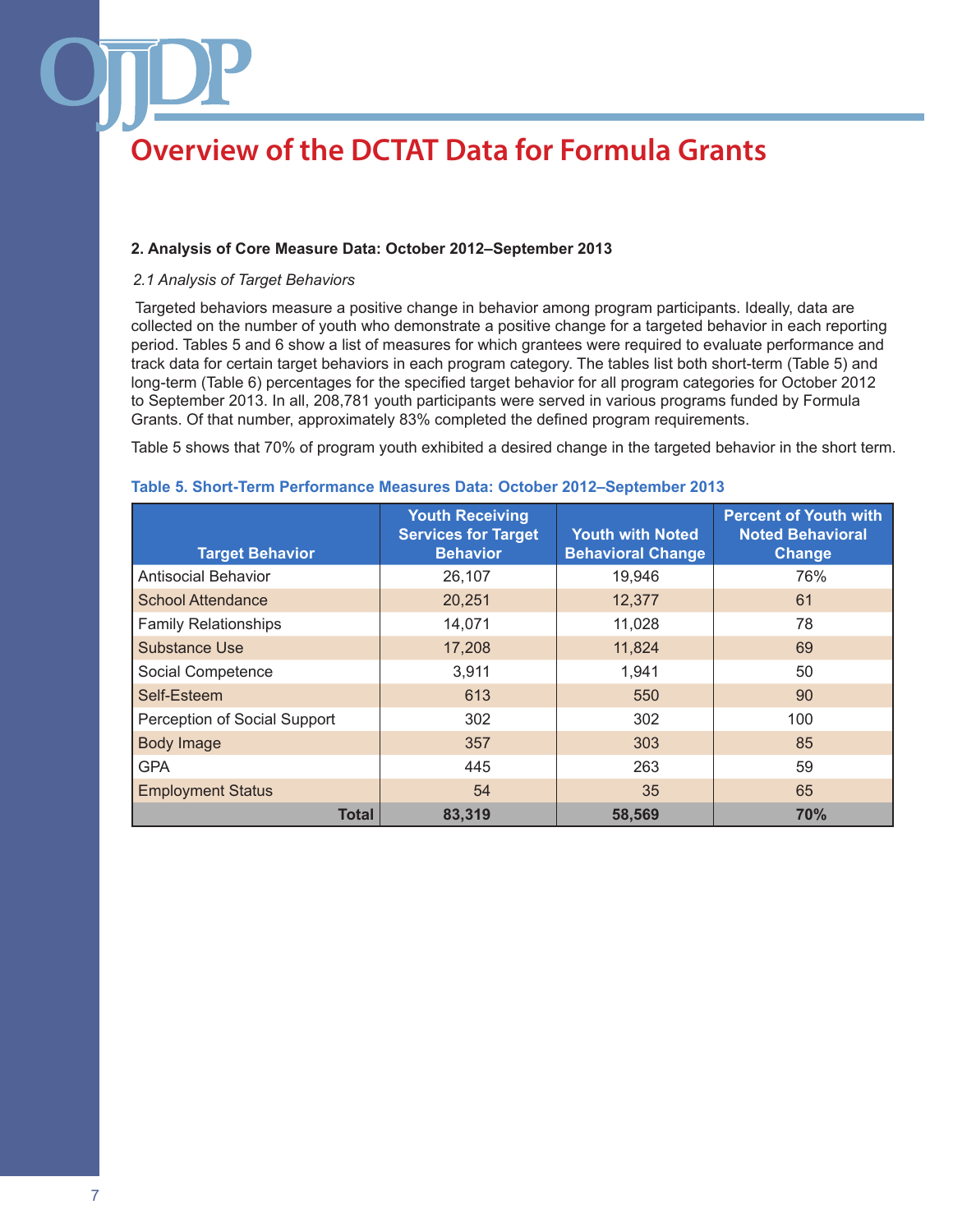Table 6 lists long-term percentages for the specified target behavior for all program categories for October 2012 to September 2013. Long-term outcomes are the ultimate outcomes sought for participants, recipients, the juvenile justice system, or the community. They are measured within 6–12 months after a youth leaves or completes the program. Overall, 89% of program youth had a desired change in the targeted behavior.

| <b>Target Behavior</b>       | <b>Youth Receiving</b><br><b>Services for Target</b><br><b>Behavior 6-12</b><br><b>Months Earlier</b> | <b>Youth with Noted</b><br><b>Behavioral Change</b> | <b>Percent of Youth with</b><br><b>Noted Behavioral</b><br>Change |
|------------------------------|-------------------------------------------------------------------------------------------------------|-----------------------------------------------------|-------------------------------------------------------------------|
| <b>Antisocial Behavior</b>   | 6,619                                                                                                 | 5,077                                               | 78%                                                               |
| <b>School Attendance</b>     | 4,906                                                                                                 | 4,893                                               | 100                                                               |
| <b>Family Relationships</b>  | 5,504                                                                                                 | 4,734                                               | 86                                                                |
| <b>Substance Use</b>         | 4,849                                                                                                 | 4,670                                               | 96                                                                |
| Social Competence            | 752                                                                                                   | 681                                                 | 91                                                                |
| Self-Esteem                  | 146                                                                                                   | 142                                                 | 97                                                                |
| Perception of Social Support | 284                                                                                                   | 284                                                 | 100                                                               |
| <b>Body Image</b>            | 110                                                                                                   | 110                                                 | 100                                                               |
| <b>Total</b>                 | 23,170                                                                                                | 20.591                                              | 89%                                                               |

#### **Table 6. Long-Term Performance Measures Data: October 2012–September 2013**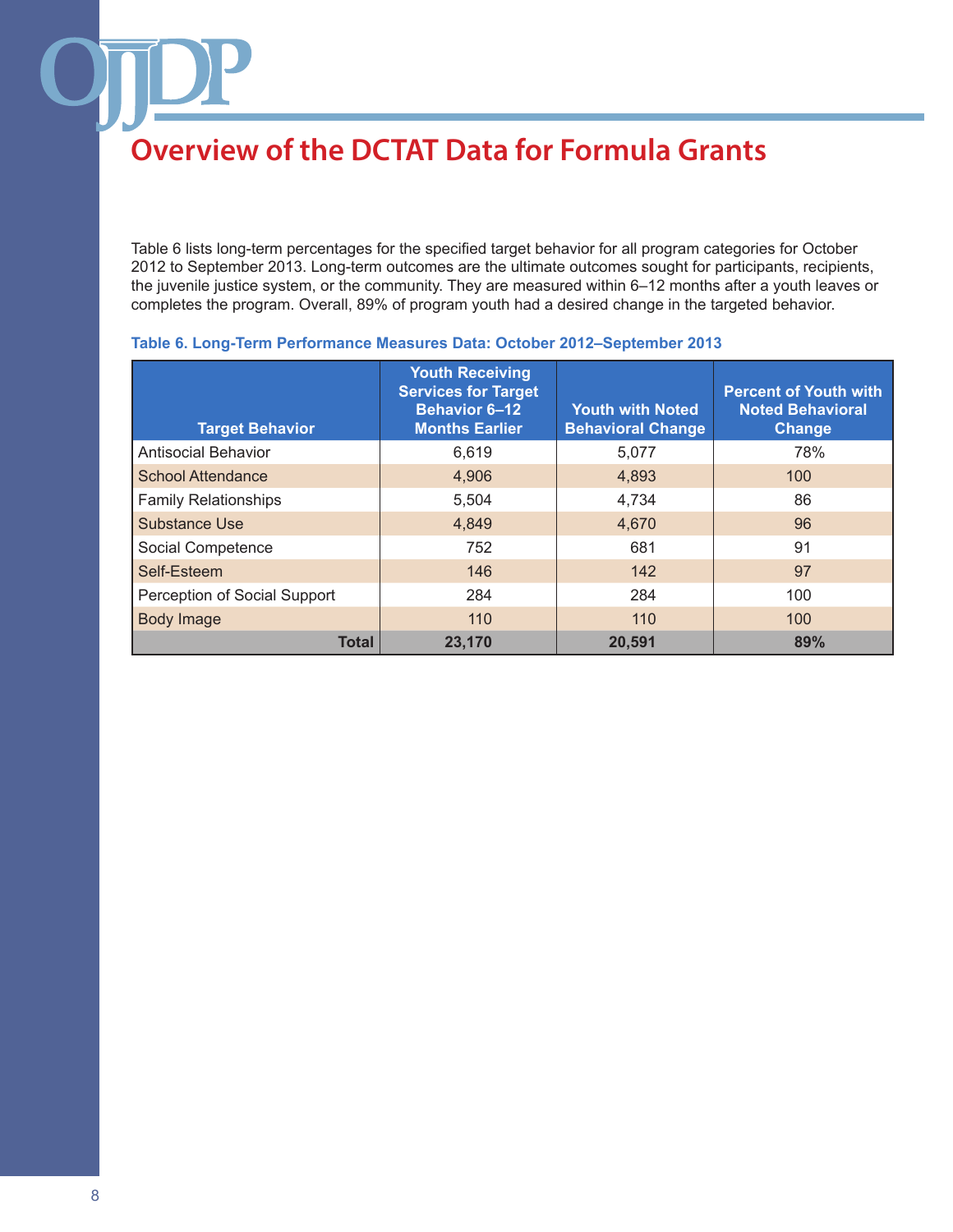### *2.2 Analysis of Evidence-Based Programs and/or Practices*

Evidence-based programs and practices include program models that have been shown, through rigorous evaluation and replication, to be effective at preventing or reducing juvenile delinquency or related risk factors. A significant number of programs funded through Formula Grants are implementing evidence-based programs and/or practices (Figure 3). From October 2012 to September 2013, 47% of grantees and subgrantees (*n* = 466) implemented evidence-based programs and/or practices.



#### **Figure 3. Programs Implementing Evidence-Based Programs and/or Practices (***N* **= 2,675)**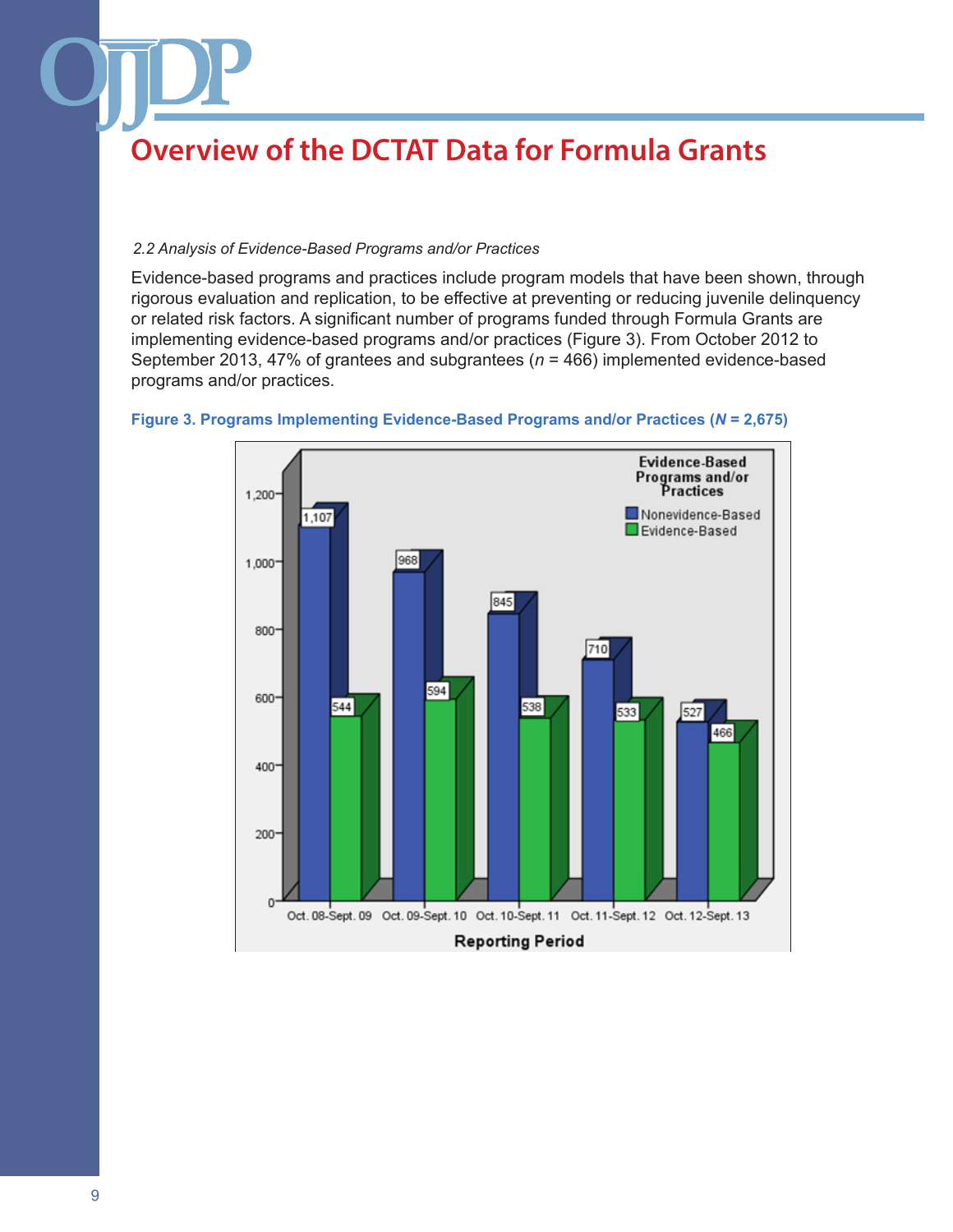### **2.3 Analysis of the Recidivism Measure**

Included in the core measures are those that gauge reoffending outcomes for youth served by the program. The term *reoffending* (or recidivism) refers to a subsequent new offense. Youth who reoffend are already in the system and are adjudicated for a new delinquent offense. These youth are typically served in intervention programs whose goal is to prevent subsequent offenses.

Recidivism levels among the youth served while in the program (reflected in the short-term data) were relatively low: 5 percent of youth tracked reoffended while in the program. A significant number of youth who exited the program (*n* = 11,563) were tracked for reoffenses 6 months after their exit. Of those tracked, 914 committed a new offense. Short-term juvenile reoffending rates are shown in Table 7 and long-term reoffending rates in Table 8.

### **Table 7. Short-Term Reoffending Data: October 2012–September 2013**

| <b>Performance Measure</b>                                                                       | <b>Data</b>          |
|--------------------------------------------------------------------------------------------------|----------------------|
| Number of program youth tracked during the reporting period                                      | 45,620               |
| Program youth with new arrest or delinquent offense during the reporting period                  | 2,281                |
| Number of program youth who were recommitted to juvenile facility during the<br>reporting period | 684                  |
| Number of program youth sentenced to adult prison during the reporting period                    | <b>20</b>            |
| Number of youth who received another sentence during the reporting period                        | 465                  |
| Percent of program youth who reoffend during the reporting period (recidivism)                   | 2,281/45,620<br>(5%) |

### **Table 8. Long-Term Reoffending Data for Youth Exiting Programs 6–12 Months Earlier: October 2012–September 2013**

| <b>Performance Measure</b>                                                                                              | <b>Data</b>        |
|-------------------------------------------------------------------------------------------------------------------------|--------------------|
| Number of program youth who exited the program 6–12 months ago that were<br>tracked during the reporting period         | 11.563             |
| Of those tracked, the number of program youth who had a new arrest or<br>delinquent offense during the reporting period | 914                |
| Number of program youth who were recommitted to a juvenile facility during the<br>reporting period                      | 291                |
| Number of program youth who were sentenced to adult prison during the<br>reporting period                               | 5                  |
| Number of youth who received another sentence during the reporting period                                               | 102                |
| Percent of program youth who reoffend during the reporting period (recidivism)                                          | 914/11,563<br>(8%) |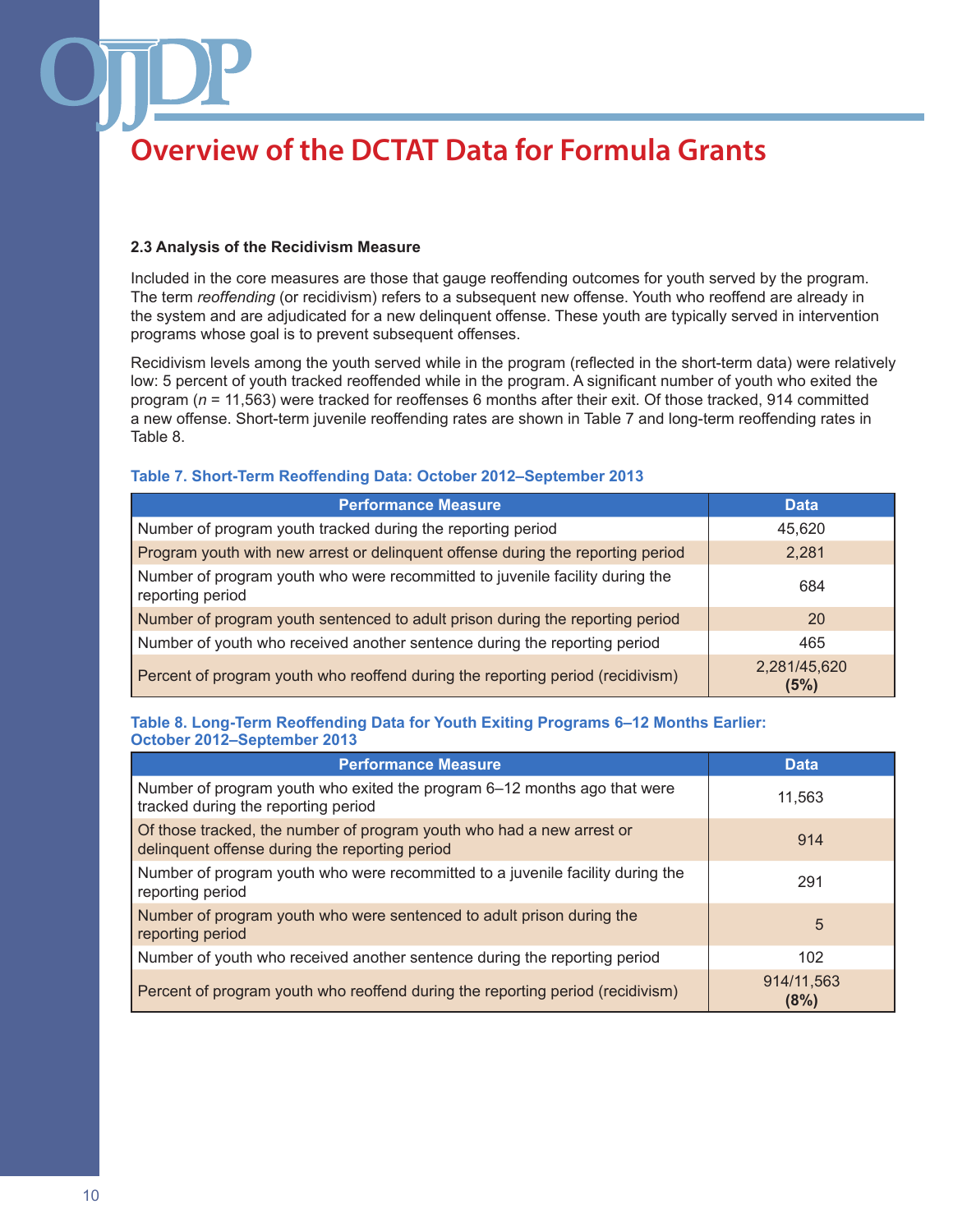#### **3. Narrative Response Data**

#### *3.1 Grant-Related Accomplishments: October 2012–September 2013*

During the October 2012–September 2013 reporting period, grantees were asked to answer 7 questions about their overall accomplishments and any barriers they had encountered during the reporting period. The narrative responses present a story to go with the numeric data that each grantee reported. The States implementing activities through Formula Grants reported a series of accomplishments in meeting the goals that the grant aims to achieve. An analysis of the narratives revealed a series of goals attained by the States in meeting compliance with the 4 components of the Juvenile Justice Delinquency Prevention Act (JJDP). In particular, States reported accomplishments in areas such as the deinstitutionalization of status offenders (DSO), separation of juveniles from adults in secure facilities, removal of juveniles from adult jails and lockups, and reduction of disproportionate minority contact (DMC) within the juvenile justice system. Other accomplishments included significant reductions in juvenile delinquency through the implementation of various prevention programs.

For example, Arkansas regained compliance and worked to develop an improved reporting system for subgrantees as part of the DMC data initiative. Furthermore, the State has developed a plan to partner with agencies that can provide additional data to improve the efficacy of data entered into the system. Similarly, Hawaii met the goal of ensuring that all youths are given fair and equal treatment in the juvenile justice system, regardless of race and ethnicity. These goals were achieved through DMC, systems improvement, DSO, and alternatives to detention/incarceration. Georgia was also successful in reducing referrals to the juvenile justice system and lowering recidivism.

Montana maintained compliance with the Youth Court and JJDP Acts. Bills introduced to the state legislature were monitored for impact on state compliance with the core requirements. The JJ Planner drafted updates to the Compliance Monitoring Manuals and developed a monitoring schedule for the State Fiscal Year, which runs from July 1, 2012, to June 30, 2013. The new compliance monitor received 8 hours of training.

Some States and U.S. Territories were successful at using all Formula funding sources to fund subgrantee activities. American Samoa fully used 2009 Formula Grant funds, providing subrecipients with the means to carry out project goals and objectives. The Governor's Office in Arizona and the Arizona Juvenile Justice Commission provided funding to increase the availability and types of prevention and intervention programs while ensuring compliance with the Core Requirements of the JJDPA.

Colorado expanded their available DMC-related data by providing 17 hours of training to community members and state agency personnel. Two urban communities were selected for DMC case studies. Furthermore, as part of supporting juvenile justice and delinquency prevention programming to American Indians, the Southern Ute Indian Tribe continues to receive a grant for \$25,000.

California was also successful at attaining programmatic goals. This was achieved through development of the Strategic Plan by the State Advisory Committee on Juvenile Justice and Delinquency Prevention (SACJJDP) and the Title II Formula Grant Comprehensive Three-Year State Plan/Application. Title II Grant funds were earmarked to support 3 key program priority areas as the basis for competitive awards, each including a Disproportionate Minority Contact (DMC) element: effective alternatives to detention/incarceration, holistic approaches to offender counsel, and restorative justice principles. The SACJJDP selected these priorities to directly address juvenile delinquency prevention, intervention, and system improvement needs within California. All Title II projects, including DMC and Tribal Youth Grant, are in alignment with Federal priorities and initiatives. Thirteen DMC grant projects were in various phases of their data analysis and reduction plans, with the overall goal of system reform/change. In addition, training in DMC within Probation Departments and law enforcement agencies and with Bench/judicial partners and community stakeholders was ongoing.